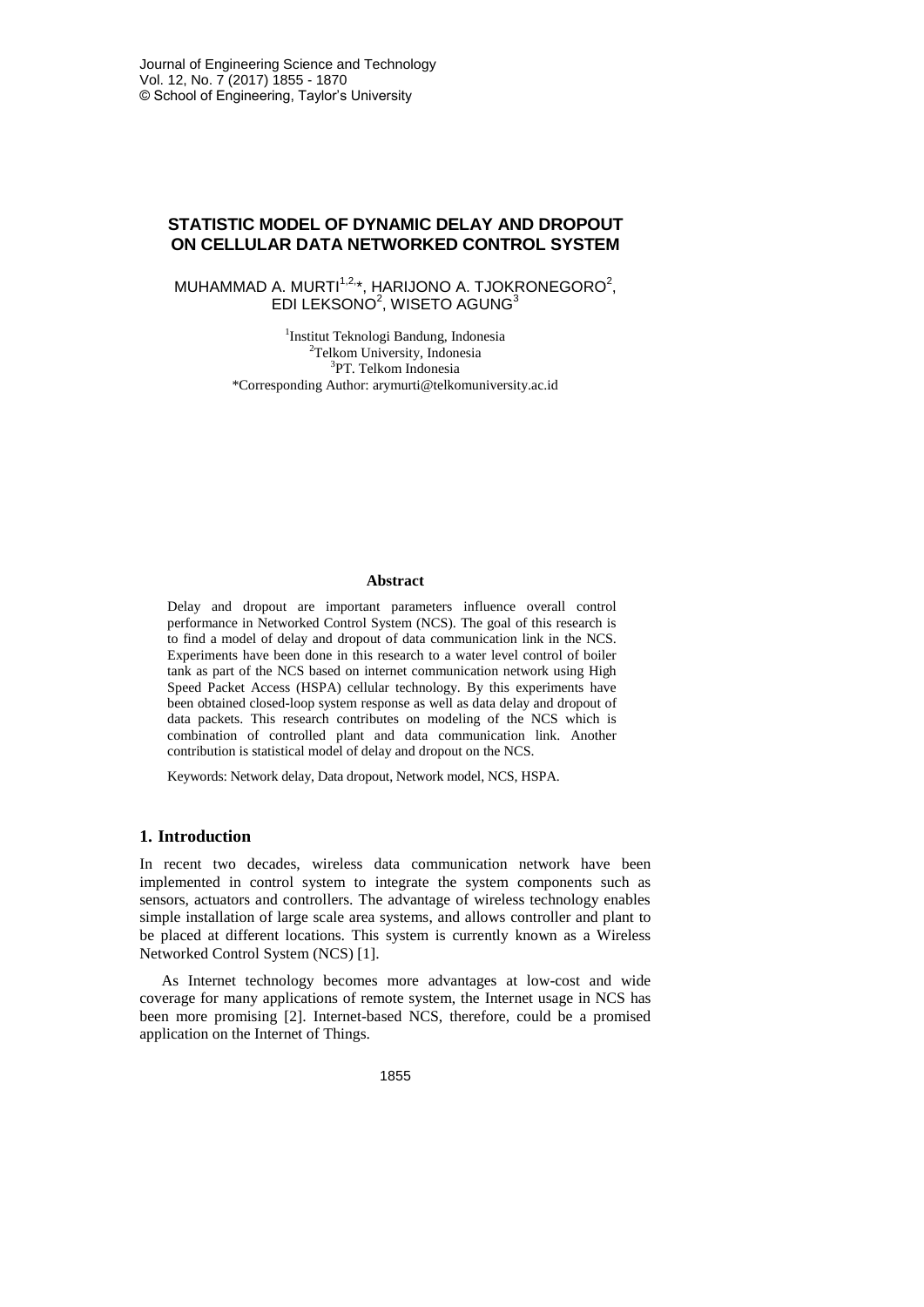| <b>Nomenclatures</b> |                                                             |  |  |
|----------------------|-------------------------------------------------------------|--|--|
| a                    | Delay on C-A link, s                                        |  |  |
| $A_{(.)}$            | System matrix of (.)                                        |  |  |
| b                    | Delay on S-C link, s                                        |  |  |
| $B_{(.)}$            | Input matrix of $(.)$                                       |  |  |
| $C_{(.)}$            | Output matrix of (.)                                        |  |  |
| $D_{(.)}$            | Input-output matrix of (.)                                  |  |  |
| $H(q^{-1})$          | Closed loop transfer function                               |  |  |
| $K_I$                | Integral coefficient                                        |  |  |
| $K_P$                | Proportional Coefficient                                    |  |  |
| $L(q^{-1})$          | Denominator polynomials of transfer function                |  |  |
| $M(q^{-1})$          | Numerator polynomials of transfer function                  |  |  |
| $O_{(k)}$            | Observation at k                                            |  |  |
| $O_{seq}$            | Hidden observation sequence                                 |  |  |
| $p_{ji}$             | Probability of state changes (from state $j$ to state $i$ ) |  |  |
| $P(q^{-1})$          | Plant transfer function                                     |  |  |
| $q^{-l}$             | Backwards shift operator                                    |  |  |
| $S_{(k)}$            | State at k                                                  |  |  |
| $S_{seq}$            | State sequence                                              |  |  |
| $U_{(.)}$            | Control input of (.)                                        |  |  |
| Ū                    | Estimated control input                                     |  |  |
| $X_{(.)}$            | State variable of (.)                                       |  |  |
| $Y_{(.)}$            | Output signal of (.)                                        |  |  |
| Ŷ                    | Estimated output signal                                     |  |  |
| $\left( .\right)$    | (P: plant, C: Controller, CA: C-A Link, SC: S-C Link)       |  |  |
| <b>Greek Symbols</b> |                                                             |  |  |
| $\alpha$             | Dropout on C-A link                                         |  |  |
| β                    | Dropout on S-C link                                         |  |  |
| $\varepsilon(t)$     | White noise                                                 |  |  |
| <b>Abbreviations</b> |                                                             |  |  |
| ADSL                 | Asymmetric Digital Subscriber Line                          |  |  |
| <b>ARX</b>           | Autoregressive Exogenous                                    |  |  |
| BR                   | Bit Rate, bps                                               |  |  |
| $C-A$                | <b>Controller to Actuator</b>                               |  |  |
| <b>HMM</b>           | Hidden Markov Model                                         |  |  |
| <b>HSPA</b>          | <b>High Speed Packet Access</b>                             |  |  |
| MIMO                 | Multi-Input Multi-Output                                    |  |  |
| M2M                  | Machine to Machine                                          |  |  |
| <b>NCS</b>           | Networked Control System                                    |  |  |
| <b>OPC</b>           | <b>OLE</b> for Process Control                              |  |  |
| PI                   | Proportional Integral                                       |  |  |
| <b>RTT</b>           | Round Trip Time, s                                          |  |  |
| SISO                 | Multi-Input Multi-Output                                    |  |  |
| $S-C$                | <b>Sensor to Controller</b>                                 |  |  |
| <b>TCP</b>           | <b>Transmission Control Protocol</b>                        |  |  |
| TП                   | Transmission Time Interval, s                               |  |  |
| <b>UDP</b>           | <b>User Datagram Protocol</b>                               |  |  |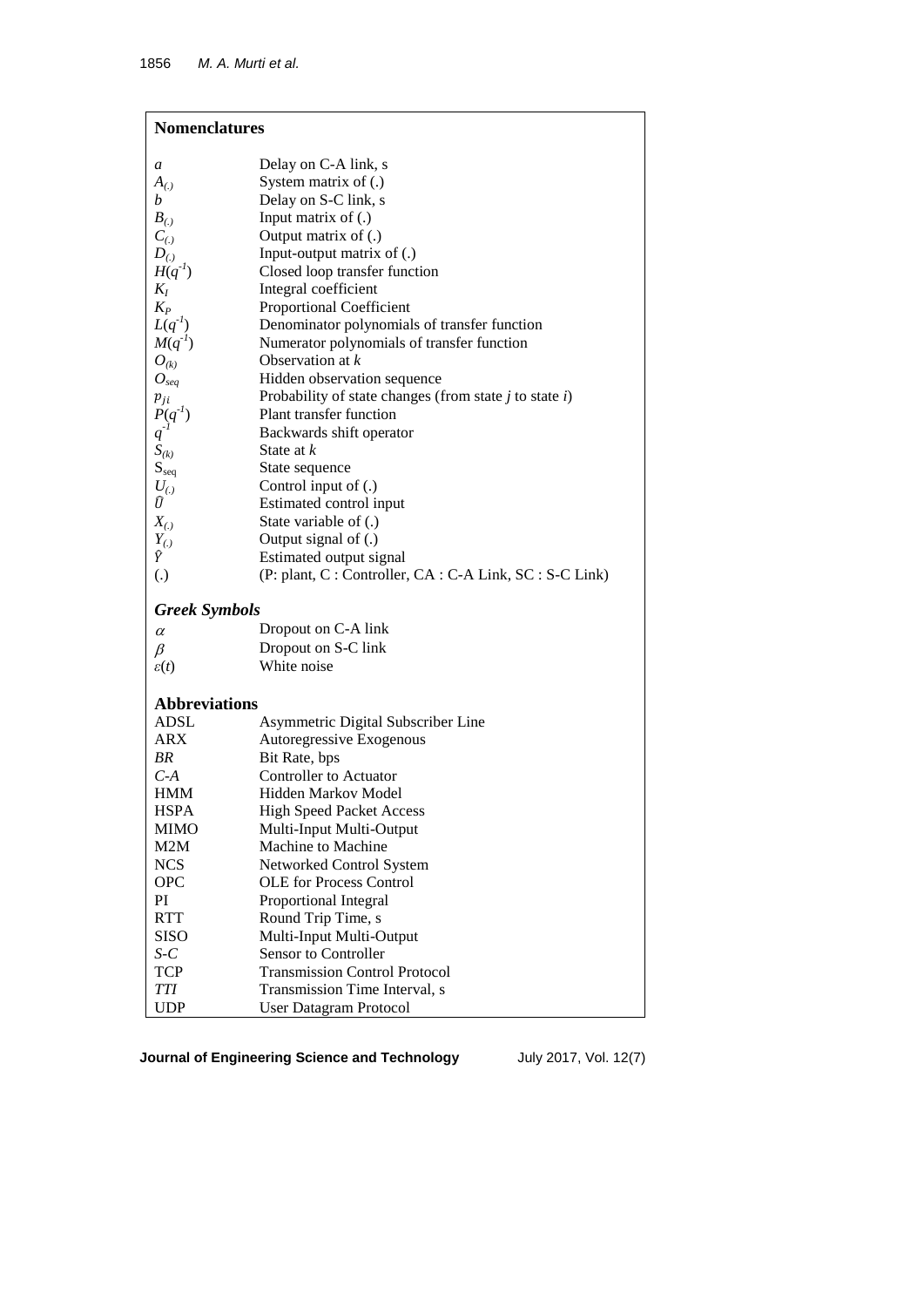Nowadays, there are several options of Internet access technology such as cellular technology, Satellite, ADSL (Asymmetric Digital Subscriber Line), and optic communication [3]. Cellular technologies have advantages in the availability of extensive coverage network area, affordable prices of modem and in particular, continuous evolution to increase the Internet speed [4]. Moreover, the speed of data transmission over cellular technology has met the needs of data streaming applications by 3G technology and beyond.

However, there is an inherent problem in application of an NCS that is data communication networks may generate random delay and random dropout. Delay and dropout influence overall control system performance and therefore should not be ignored in design procedure of an NCS [5 - 7]. In an NCS, delay is defined as a time needed by data packet go from transmitter to receiver. If the delay is longer than life time allowed in network, the data packet will be dropped out. Hence in an NCS, Packet Loss is defined as a percentage of data dropouts [1].

Many papers discussed design of the control system with delay and dropouts in network were considered as disturbances. Implementation of various observers such as Periodic Observer and Robust Fuzzy Observer has been proposed such as by Simon et al. [8] and Jing et al. [9] respectively. Other papers considered the knowledge of network condition to improve NCS implementation has been proposed by estimating parameters of the network [10, 11].

Delay and dropout on a cellular network are important parameters which are needed to realize the NCS. A number of papers have reported performance of 3G and 3.5G cellular network were conducted by simulation [12, 13]. In the NCS applications, it is necessary to have an accurate model of the network delay and dropout in network using empirical data [14]. Jurvansuu et al. [15] have completed an experimental with UDP (User Datagram Protocol) and TCP (Transmission Control Protocol) test over HSPA (High Speed Packet Access) network to obtain the delay and dropout. Meanwhile, Jang et al. [16] and Soto et al [17] have conducted experiments with high speed vehicle to obtain the network parameters including delay and dropout. Popovic et al. [18] have completed experiments to obtain a live HSPA network performance on two types of traffic patterns, M2M and online Gaming. Moreover, there are other papers considering the same subject [19, 20]. Larson et al. [19] has measured end-to-end delay as RTT (Round Trip Time) over 3G and 4G networks. The experiment has been conducted by sending a 20 bytes UDP packet to an echo server every second. The measurement data has been divided into 1-minute duration bins. This papaer has studied characterisation of excessive RTT delays. Hu et al. [20] analysed massive traces from large cellular data networks in several major cities in China and in Southeast countries. They have analysed aggregate traffic, throughput, RTT, and loss rate, and how they were affected by cellular modes, applications, time, and geographic locations.

Several of mentioned research discuss delay as RTT [12, 18-20], and some of them have one way uplink delay and downlink delay on average [15-17, 20], and some with dropout represented as packet loss rate [13, 16, 19, 20]. Particularly, Refs. [13, 16, 19, 20] also discuss cumulative distribution function from measurement data. However, they did not discuss modelling of data to regenerate delay.

The mentioned researchers mostly measure time of delay from user equipment to server, where used a file or traffic generator to generate data to be uploaded to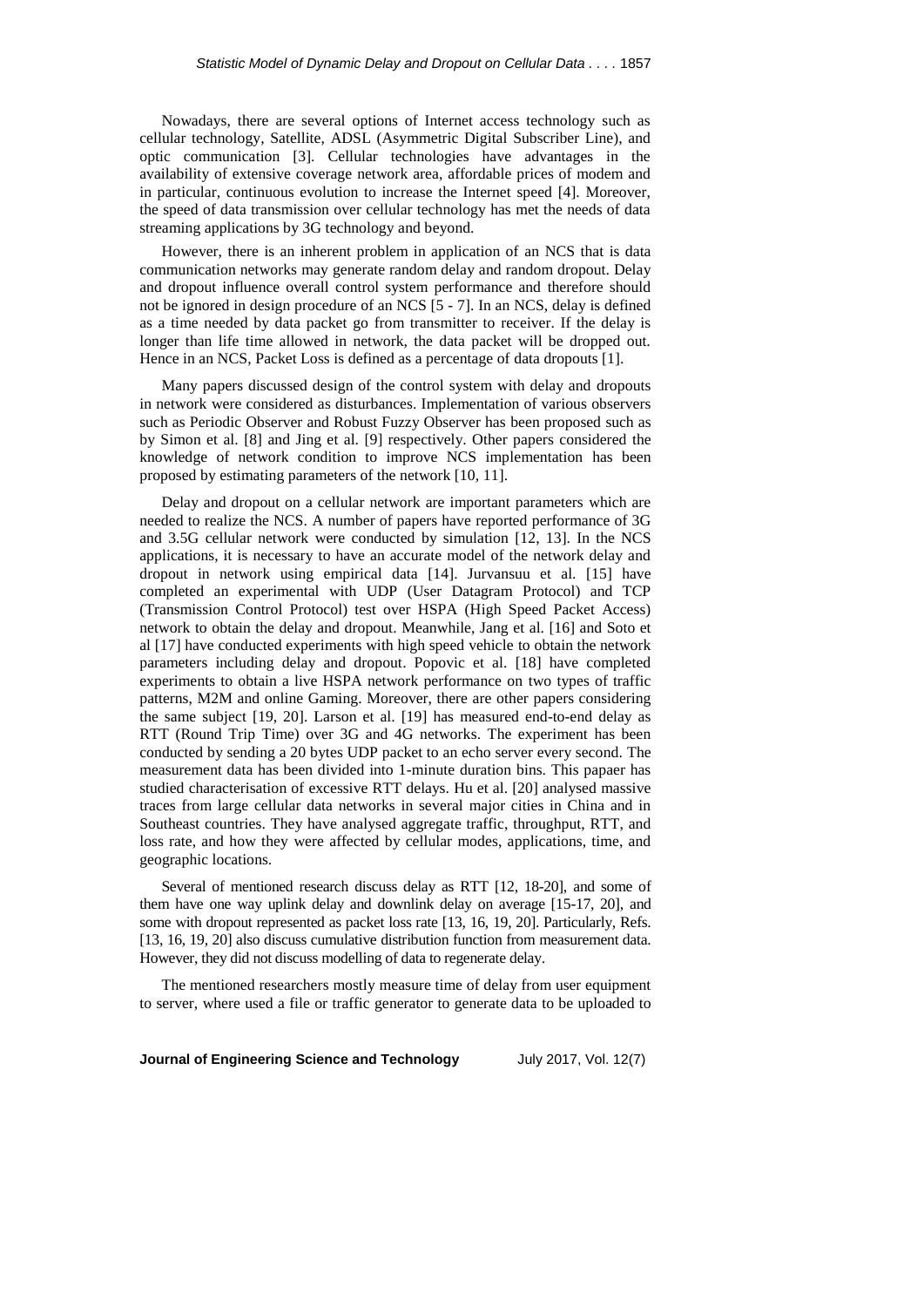server and to be downloaded from the server. Other papers were using echo server or ping to measure RTT delay. Meanwhile, this papaer proposes a measurement scenario to measure delay from one user equipment, in this case is a controller, to other user equipment, where in this case are sensor and actuator. In this real time experiment, the traffic was generated by the implemented NCS.

Feedback signal from Sensor and control signal on NCS will be transmitted on one way, respectively from sensor to controller and from controller to actuator. Therefore, NCS implementation needs information of delay and dropout on oneway communication. Murti et al. [21] tested an HSPA network to get information of delay and dropout occurred during transferring data packets partially in both directions of communication. The test was carried out specifically using simulated data transmission without a controller element in the network.

This research has realized a NCS of water level control of BDT921 boiler using Internet communication which is based on HSPA cellular technology. In this research we obtained response of the closed-loop system (NCS) as well as one-way delay and dropout in the network which were caused by data packet. The results of this research are the model of plant with internet communication link and model of probability distribution of delay for each communication direction.

Structure of this paper is organized as follows. Section 2 discusses a proposed system model of an NCS. Section 3 discusses the experiment method which is conducted in this research. Section 4 discusses the results of experiment and analysis, and conclusions will be given in Section 5.

#### **2. Model of the Networked Control System**

In general a NCS may be explained by a block diagram as shown by Fig. 1. A controller is connected to plant and sensor by data communication links. Data communication system from controller to actuator is called C-A Link, while S-C Link is data communication system from sensor to controller.



**Fig. 1. NCS block diagram.**

Referring to Fig. 1, output signal of the controller, called control signal, *YC*, is sent to actuator through C-A Link. The data packet of  $Y_C$  may be experienced a delay or lost, and to be represented as  $U_p = \hat{Y}_c = f(Y_c, a, \alpha)$ . Likewise, feedback signal from sensor, that is output of the plant, is sent to controller through the S-C Link. The data packet of  $Y_P$  may also experience a delay or lost, and it is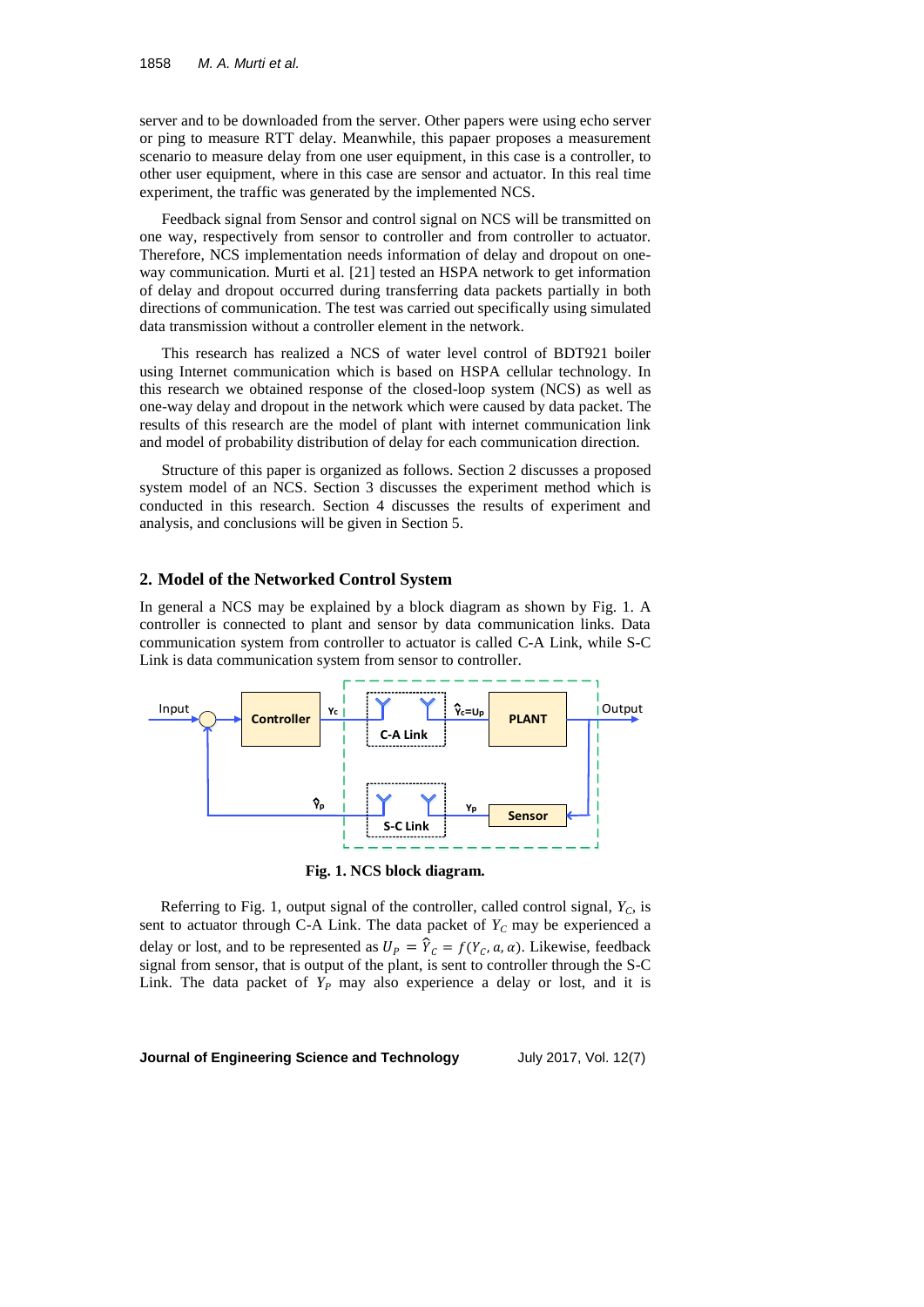represented as  $U_c = \hat{Y}_p = f(Y_p, b, \beta)$ . By those background, the controller shown in Fig. 1 is facing a plant system including the networks as shown in Fig. 2.



**Fig. 2. Plant with data communication.**

Referring to Fig. 2, consider the plant has a state-space model as:

$$
X_P(k + 1) = A_P X_P(k) + B_P U_P(k)
$$
  
\n
$$
Y_P(k) = C_P X_P(k) + D_P U_P(k)
$$
\n(1)

Meanwhile, C-A link has a state-space model as:

$$
X_{CA}(k+1) = A_{CA}X_{CA}(k) + B_{CA}U_{CA}(k)
$$
  
\n
$$
Y_{CA}(k) = C_{CA}X_{CA}(k)
$$
 (2)

and S-C link has a model of:

 $X_{SC}(k + 1) = A_{SC}X_{SC}(k) + B_{SC}U_{SC}(k)$  (3)  $Y_{\rm sc}(k) = C_{\rm sc} X_{\rm sc}(k)$ 

In Fig. 2, the control signal  $U$  is sent to the plant through C-A link.  $Y_C$  will be the input signal for block C-A or  $Y_C = U = U_{CA}$ . Meanwhile output of the block C-A,  $Y_{CA}$ , will be a control signal that is received by the plant,  $\hat{U} = Y_{CA} = U_P$ . Similarly, plant output of the feedback signal  $Y_P$  will be sent to the controller through S-C link and become input signal for S-C link,  $Y_P = U_{SC}$ . The output signal from S-C link is the estimated output of the plant,  $\hat{Y}_P = Y_{SC}$ .

Output of plant,  $Y_P(k)$ , will experienced a delay of *b* seconds and if the delay is greater than time allowed, the data will be dropped out. When the network is in good condition and data from the plant is received in controller then  $\beta = 0$ . Conversely, if the data network is in a bad condition due to some reasons and it causes the dropout at S-C link, then  $\beta = 1$ . Similar to the data output from the controller,  $Y_c(k)$  will be delivered to the plant through internet, and it will be delayed for *a* seconds.  $\alpha = 0$  when the data was arrived at the plant and  $\alpha = 1$  in case of dropout at C-A link.

Using basic concept of delay and dropout given in [1], the received control signal through C-A link can be written as:

$$
U_{P}(k) = (1 - \alpha)U_{CA}(k - a) + \alpha U_{P}(k - 1)
$$
\n(4)

We assumed that  $X_{CA}(k) = U_{P}(k)$  and  $Y_{CA}(k) = U_{P}(k)$ 

Thus, state space model of C-A link can be written down as:

$$
X_{CA}(k+1) = \alpha X_{CA}(k) + (1-\alpha)U_{CA}(k+1-a)
$$
  
\n
$$
Y_{CA}(k) = 1.X_{CA}(k)
$$
 (5)

Since  $X_{CA}(k) = U_P(k)$ , therefore Eq. (1) can be rewritten to be: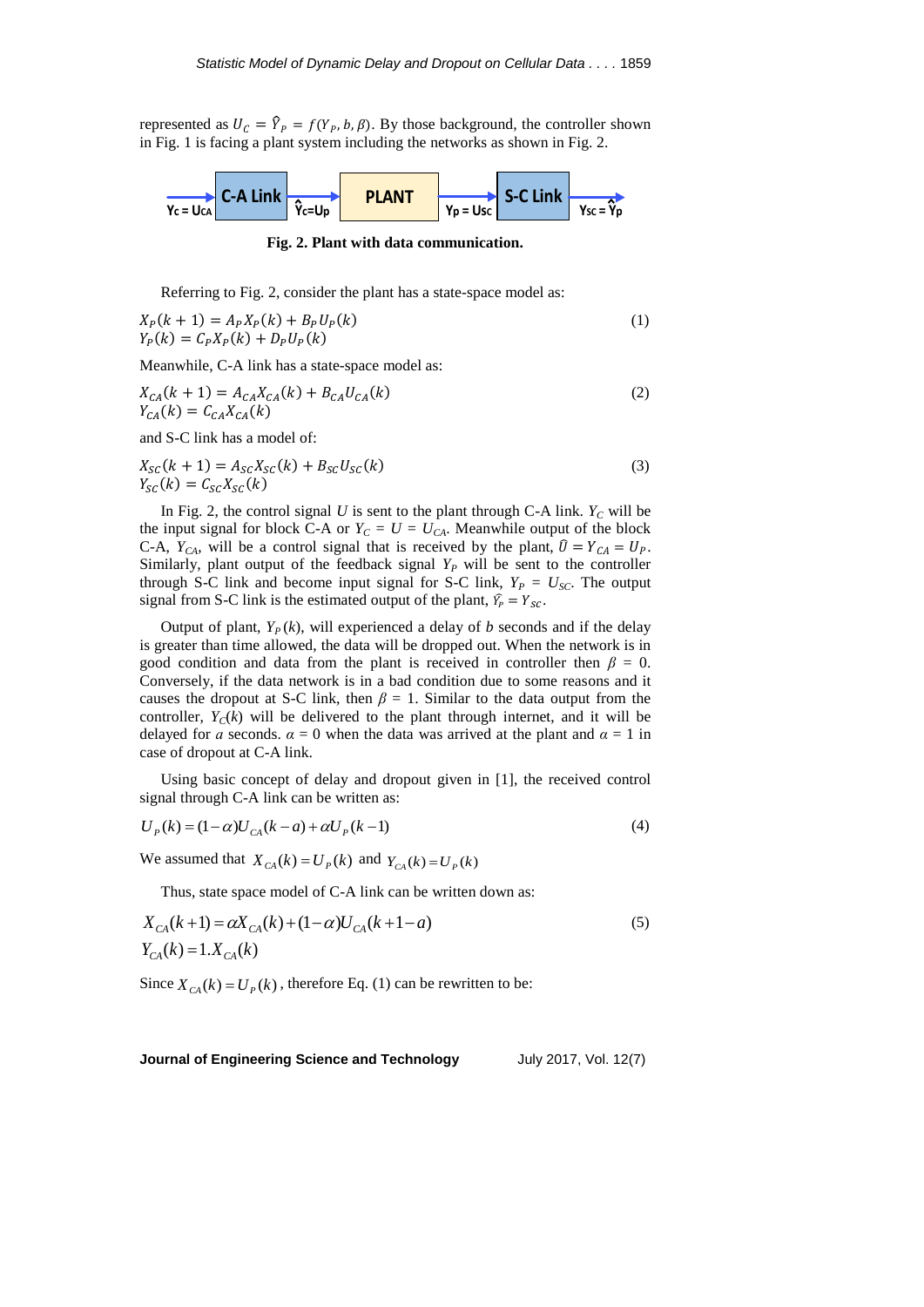$$
X_{P}(k+1) = A_{P}X_{P}(k) + B_{P}X_{CA}(k)
$$
  
\n
$$
Y_{P}(k) = C_{P}X_{P}(k) + D_{P}X_{CA}(k)
$$
\n(6)

Similarly, the feedback signal from sensor to controller through S-A link can be written as:

$$
\hat{Y}_P(k) = (1 - \beta)Y_P(k - b) + \beta \hat{Y}_P(k - 1)
$$
\n(7)

We assume that:

$$
X_{\scriptscriptstyle SC}(k) = \hat{Y}_P(k) \text{ and } Y_P(k) = U_{\scriptscriptstyle SC}(k)
$$

and  $Y_P(k) = U_{SC}(k)$  therefore Eq. (3) can be rewritten to be:

$$
X_{SC}(k+1) = \beta X_{SC}(k) + (1-\beta)C_p.X_p(k+1-b) + (1-\beta)D_pX_{CA}(k+1-b)
$$
 (8)

Equations (5), (6) and (8) show that block of plant which is included data communication link has input signal  $U_{CA}(k+1-a)$  and has states  $X_{CA}(k)$ ,  $X_{P}(k)$ ,  $X_{SC}(k)$ .

Let's assume:

$$
X(k) = \begin{bmatrix} X_{CA}(k) \\ X_{P}(k) \\ X_{SC}(k) \end{bmatrix}
$$

Thus, Eqs.  $(5)$ ,  $(6)$  and  $(8)$  can be rewritten to be :

$$
X (k+1) = A_0 X (k) + A_1 X (k+1-b) + BU(k+1-a)
$$
\n
$$
Y(k) = C X(k)
$$
\n(9)

where

$$
A_0 = \begin{bmatrix} \alpha & 0 & 0 \\ B_P & A_P & 0 \\ 0 & 0 & \beta \end{bmatrix} \quad A_1 = \begin{bmatrix} 0 & 0 & 0 \\ 0 & 0 & 0 \\ (1 - \beta)D_P & (1 - \beta)C_P & 0 \end{bmatrix} \quad B = \begin{bmatrix} (1 - \alpha) & 0 & 0 \\ 0 & 0 & 0 \\ 0 & 0 & 0 \end{bmatrix}
$$

$$
C = \begin{bmatrix} 1 & 0 & 0 \\ D_P & C_P & 0 \\ 0 & 0 & 1 \end{bmatrix}
$$

Equation (9) shows that the model of the system is not only constructed by plant parameters, but it also has parameters that were influenced by the values of *ɑ*, *b*, *α*, and *β*, which are the delay and dropout on the network.

#### **3. Delay and Dropout Measurement**

To get a statistical model of the delay and dropout, an experiment has been performed as illustrated by Fig. 3. A Boiler Drum Tank of type BDT 921 was connected by an interface to an OPC Server. The OPC Server software from KEPServer was running on a computer at side A. The controller with OPC Client by IGNATION was connected to the OPC Server through Internet using HSPA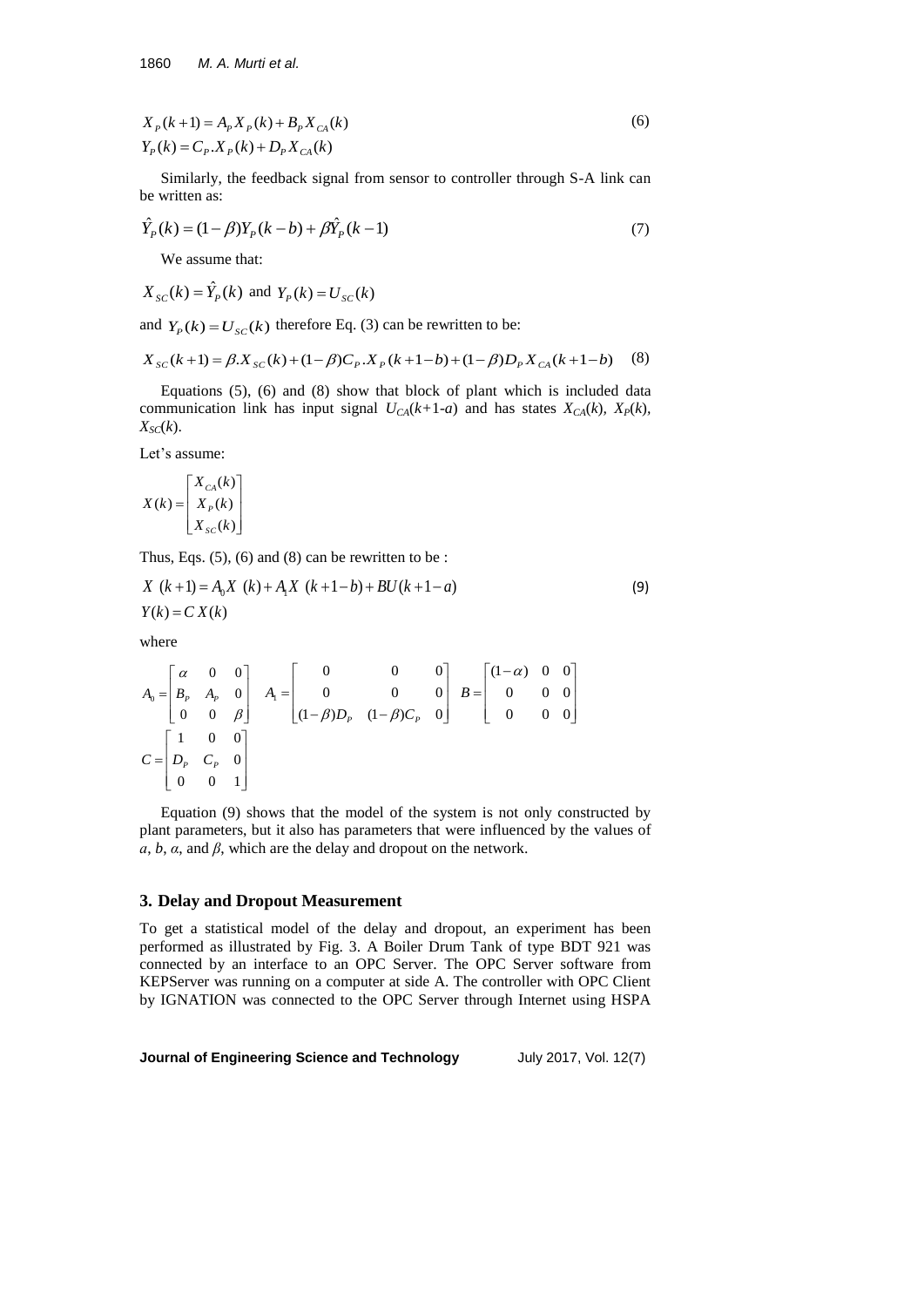modem. OPC Client was running on another computer at side B. The data communication that takes place between computer A and B was recorded using Wireshark on both sides.

The closed-loop system has implemented a PI controller to control water level in the boiler tank. Using Ziegler-Nicholas method and manual adjustment as fine tuning, then we have parameters of PI controller of  $Kp = 4$  and  $Ki = 0.181$  with input reference from 33 cm to 83 cm. The Experiments were conducted with two scenarios to obtain data set of response system without Internet network, data set of response system with Internet network, and data set of delay and dropout.



**Fig. 3. Structure diagram of NCS experiment.**

#### **4. Result and Discussion**

### **4.1.Control system without internet network**

No Internet network in this case. Among elements of control system, they are plant including sensor and actuator, and controller are connected directly. To get a plant model, test has been carried out without Internet. Closed loop system was implemented using PI Controller. The water level in the tank was changed abruptly (step change) from 33 cm to 83 cm. The result has been obtained as shown in Fig. 4. Figure 4 shows the step response of system in percentage.

Using system identification tool of MATLAB, the model of the closed-loop system with ARX (Autoregressive Exogenous) structure has been obtained as shown in Fig. 5. ARX model is well suited for control design since this class of linear model is associated with a convex parameter estimation problem for both SISO and MIMO systems. A linear, discrete time, single input single output ARX model could be represented by the following equation:

$$
L(q^{-1})y(t) = M(q^{-1})u(t) + \varepsilon(t), \ \varepsilon \in N(0, \sigma^2)
$$
\n(10)

where  $L(q^{-1})$  and  $M(q^{-1})$  are polynomials of order *n* in the backwards shift operator  $q^{-1}$  and  $\varepsilon(t)$  is white noise.

$$
L(q^{-1}) = 1 + a_1 q^{-1} + a_2 q^{-2} + \dots + a_n q^{-n}
$$
  
\n
$$
M(q^{-1}) = b_1 q^{-1} + b_2 q^{-2} + \dots + b_n q^{-n}
$$
\n(11)

Figure 5 shows the simulated output of several ARX models. The index in ARX model are indicating a number of poles, number of zeros, and number of input samples that occur before the input affects the output. The best fits of each estimated ARX model is shown by Table 1. The ARX model of closed loop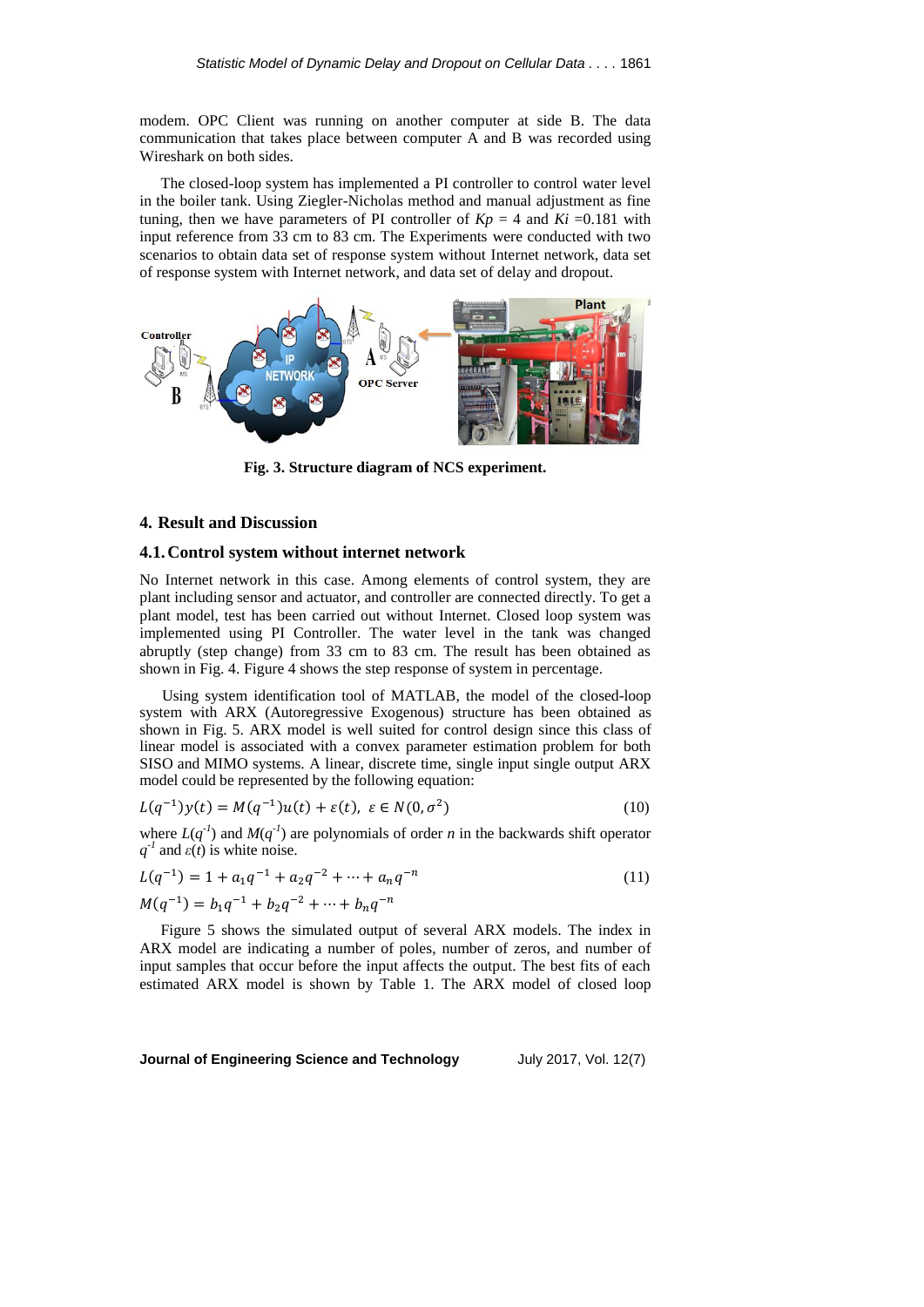system of order 4 (ARX441) has the best fit value of 88.47 %. The input-output model of the closed loop system is given by

$$
H(q^{-1}) = \frac{M(q^{-1})}{L(q^{-1})}
$$
 (12)

where

 $L(q^{-1}) = 1 - 1.834 q^{-1} + 0.8268 q^{-2} + 0.02958 q^{-3} - 0.009794q^{-4}$  $M(q^{-1}) = 0.04062 q^{-1} - 0.037333q^{-2} - 0.02129q^{-3} + 0.03059q^{-4}$ 

Therefore, the plant model can be calculated and written as:

$$
P(q^{-1}) = \frac{M(q^{-1})}{L(q^{-1})}
$$
\n(13)

where

$$
L(q^{-1})
$$
 = 4.181 – 23.69  $q^{-1}$  + 55.78  $q^{-2}$  – 69.56 $q^{-3}$  + 47.66  $q^{-4}$  – 15.77  $q^{-5}$  + 0.5841  $q^{-6}$  – 0.9632 $q^{-7}$  – 0.1459  $q^{-8}$  – 0.01001  $q^{-9}$  – 0.001582  $q^{-10}$ 

$$
M(q^{-1}) = 0.04062 \; q^{-1} - \; 0.1931 \; q^{-2} + \; 0.345 \; q^{-3} - \; 0.2334 \; q^{-4} - \; 0.07439 \; q^{-5} + \; 0.2154 \; q^{-6} - \; 0.1241 \; q^{-7} + \; 0.0225 \; q^{-8} - \; 0.001713 \; q^{-9} - \; 0.0002996 \; q^{-10}
$$

It is strightforward to show that the plant is a stable system because all poles are inside of unit circle.



**Fig. 4. Step response without network.**



**Fig. 5. Measured and simulated model output.**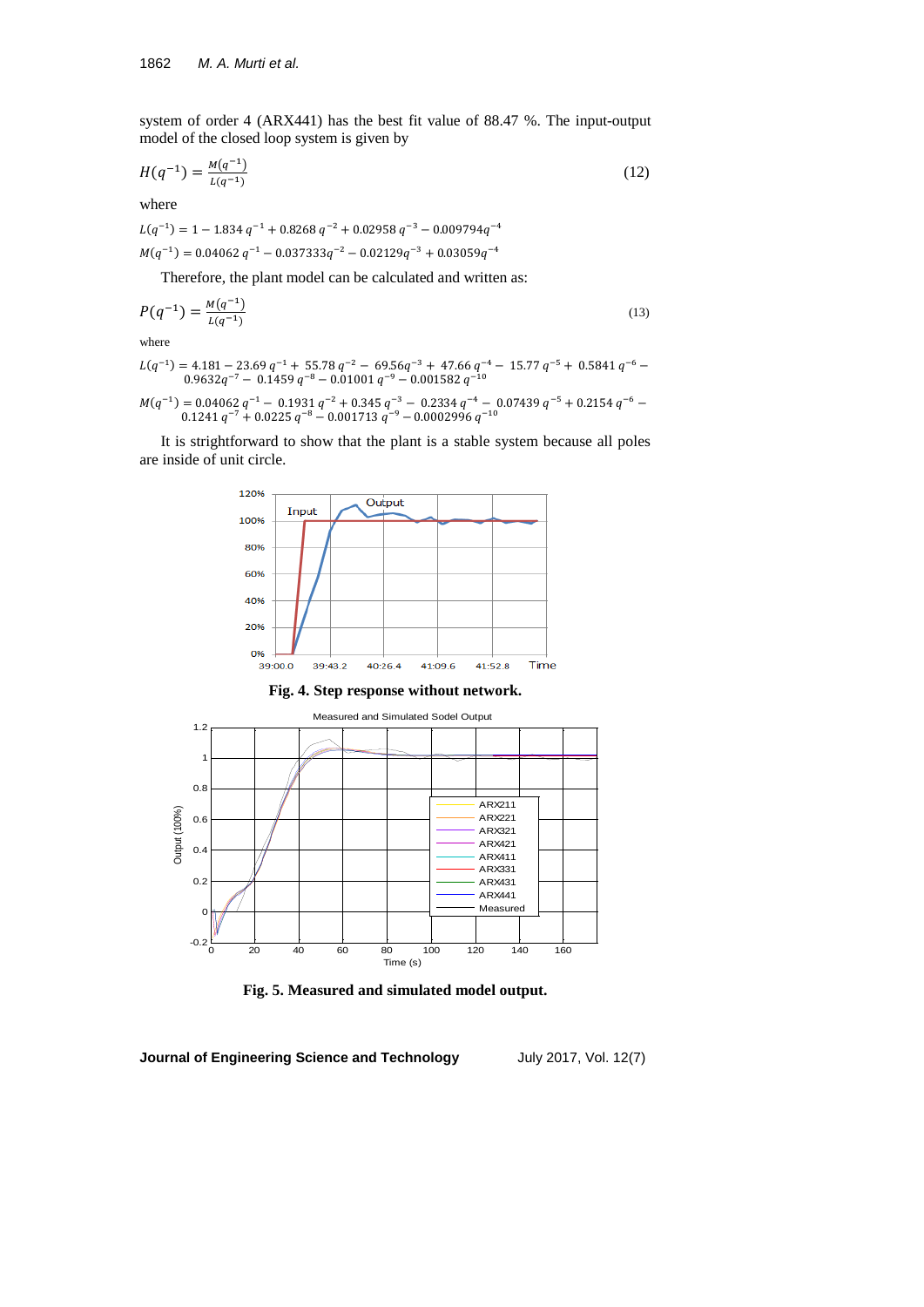| <b>ARX</b> Model | Best Fits $(\% )$ |
|------------------|-------------------|
| ARX441           | 88.47             |
| ARX431           | 87.62             |
| ARX331           | 87.3              |
| ARX411           | 86.55             |
| ARX421           | 86.55             |
| <b>ARX321</b>    | 86.22             |
| ARX221           | 85.72             |
| ARX211           | 85.66             |
|                  |                   |

**Table 1. Best Fit of simulated model to measured output.**

#### **4.2.Control system with Internet network**

This is an NCS, where connections of sensor to controller and controller to actuator are used internet networks. In this case the plant under controlled is included sensor and actuator as interfaces to the controller (See Figs. 1 and 2). To obtain set of data of delay and dropout, an experiment is conducted upon an NCS as shown in Fig. 3. Equation (12) with additional delay on network can be written as:

$$
Y(k) = N(\tau) \frac{M(q^{-1})}{L(q^{-1})} U(k)
$$
\n(14)

where  $N(\tau)$  consists of delay on C-A link (a) and delay on S-C link (b). In condition of perfect model Eq. (14) should be equal to Eq. (9). But it is not necessary since Eq. (9) is the proposed model which consists of plant and network models as a system. The main issue is to obtain model of delay and dropout on the network.

Figure 6 shows the response of system has 4.95% of overshoot, and settling time was achieved in 23 seconds with steady-state error of 0.45%. Based on the test results, we concluded that the system is stable and works normally. Therefore, the captured data traffic over NCS with PI controller will be used to analyse the delay and dropout on the network.



**Fig. 6. Response of NCS with controller PI.**

#### **4.3.Data traffic record**

During experiment of the closed-loop system with network, data traffic has been recorded. Data packet size has average of 188 bytes with the largest size is 454 bytes for C-A link.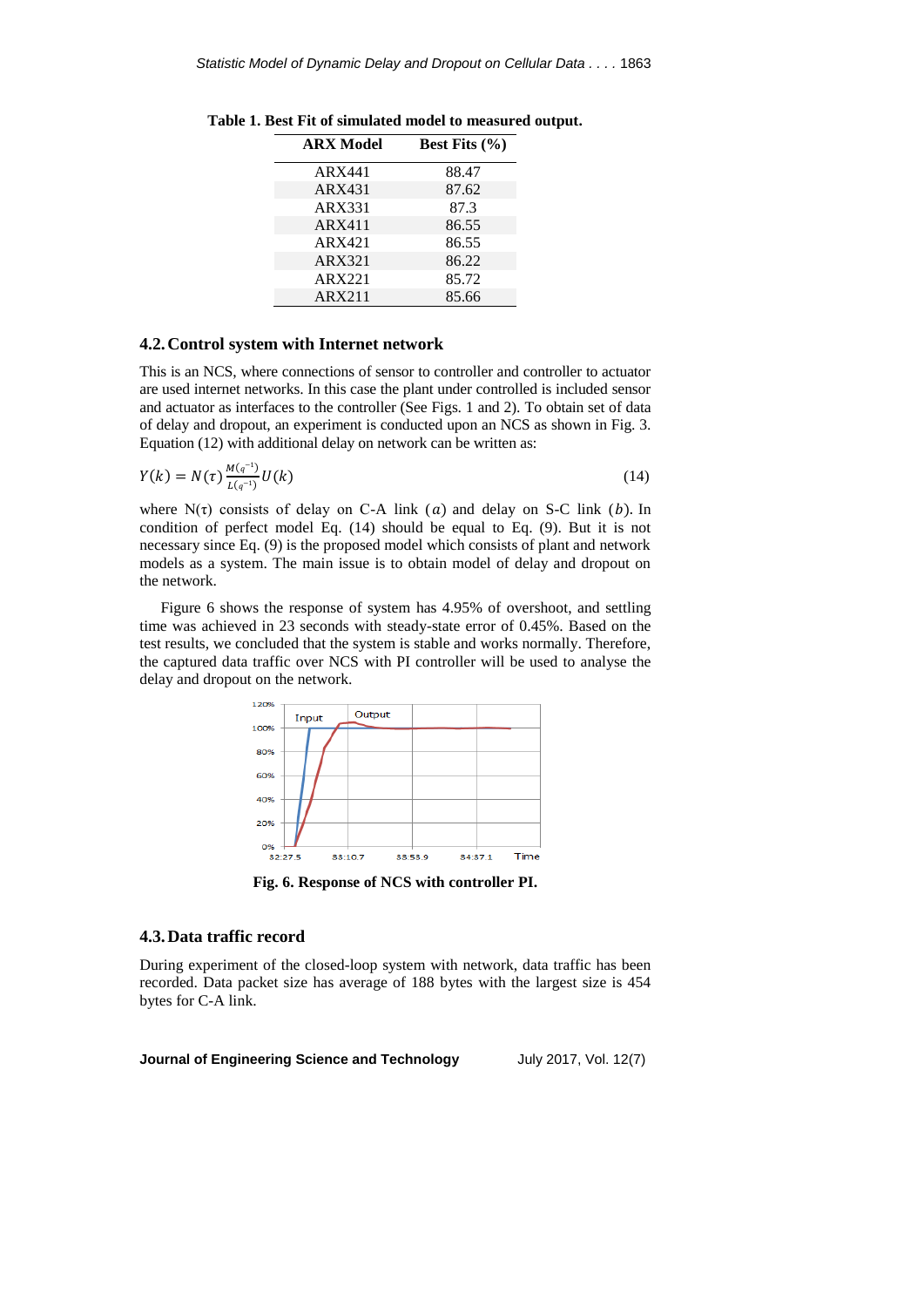As for S-C link, it has average of 332 bytes with the largest packet size of 662 bytes. The delay and dropout caused by each packet can be seen in Fig. 7. The delay varies with average delay of 0.1324 seconds for C-A Link and 0.3599 seconds for S-C link. Compare to [19] with 20 bytes of packet size, the average RTT delay is 100ms, but 40% of packet bins have maximum RTT delay more than 1 second.



## **4.4.Dropout**

Figure 8 shows dropout occurred several times for both directions. About 500 data packets of data have been sent with 15 dropouts in the direction of C-A link and 3 dropouts in S-C link. Packet Loss can be calculated using the following equation [21]:

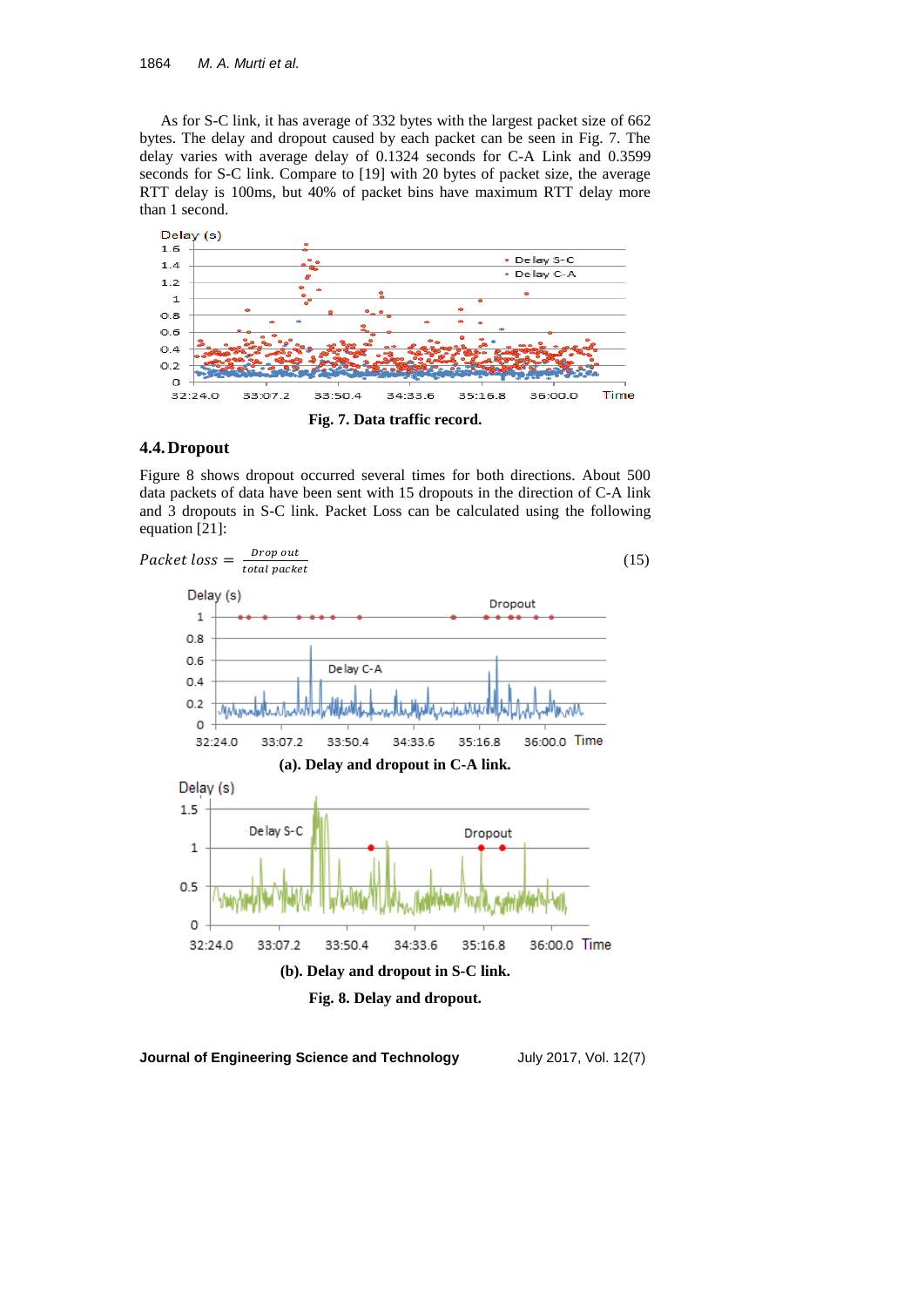Therefore, the resulted packet losses are 3% and 0.6% respectively for the communication direction of C-A link and S-C link. If we consider both C-A link and S-C link have upload at transmitter side and download at receiver, as shown in Fig 3, then the result is lower than reported in [20], which is the packet loss rate is 1.95% for uplink and 2.18% for downlink.

Packet Loss is very low because the data packet size is small and TTI (Transmission Time Interval) is longer relatively to the data rate capacity of Internet connection with HSPA technology. The experiment is conducted with  $TTI = 1$  second and the largest packet size is 662 bytes, and then data is with highest rate as [21]:

$$
BR = \frac{\text{packet size}}{\text{TTI}} = \frac{662 \times 8}{1} = 5,296 \text{ bps}
$$
 (16)

Therefore, it requires Internet data rate less than 6 kbps. It is a significantly low data rate in contrast to Internet capacity of HSPA technology which is up to 14 Mbps.

### **4.5.Probability distribution of delay**

Statistical model of delay could be modelled by probability distribution [21]. Figure 9 shows an empirical distribution of delay in C-A link and S-C link.

Probability distribution of delay shown by Fig. 9 is close to Gaussian distribution function. Gaussian distribution is one of common delay models. We use basic Gaussian distribution as basic approach on delay modelling and compare with experiment data. Therefore, using statistical data of mean and standard deviation, we obtained Gausian like probability distribution shown by Fig. 10. The mismatch between simulation and experiment is because there are 10% of data packets undergo high delays as shown in Fig. 9. Although the number of events is very small, it increases the average value of delay. To avoid the anomaly, the distribution can be recalculated by excluding 10% of the very long time delay. We propose Gaussian distribution with corrected data and Hidden Markov Model.



**Fig. 9. Probability distribution of delay.**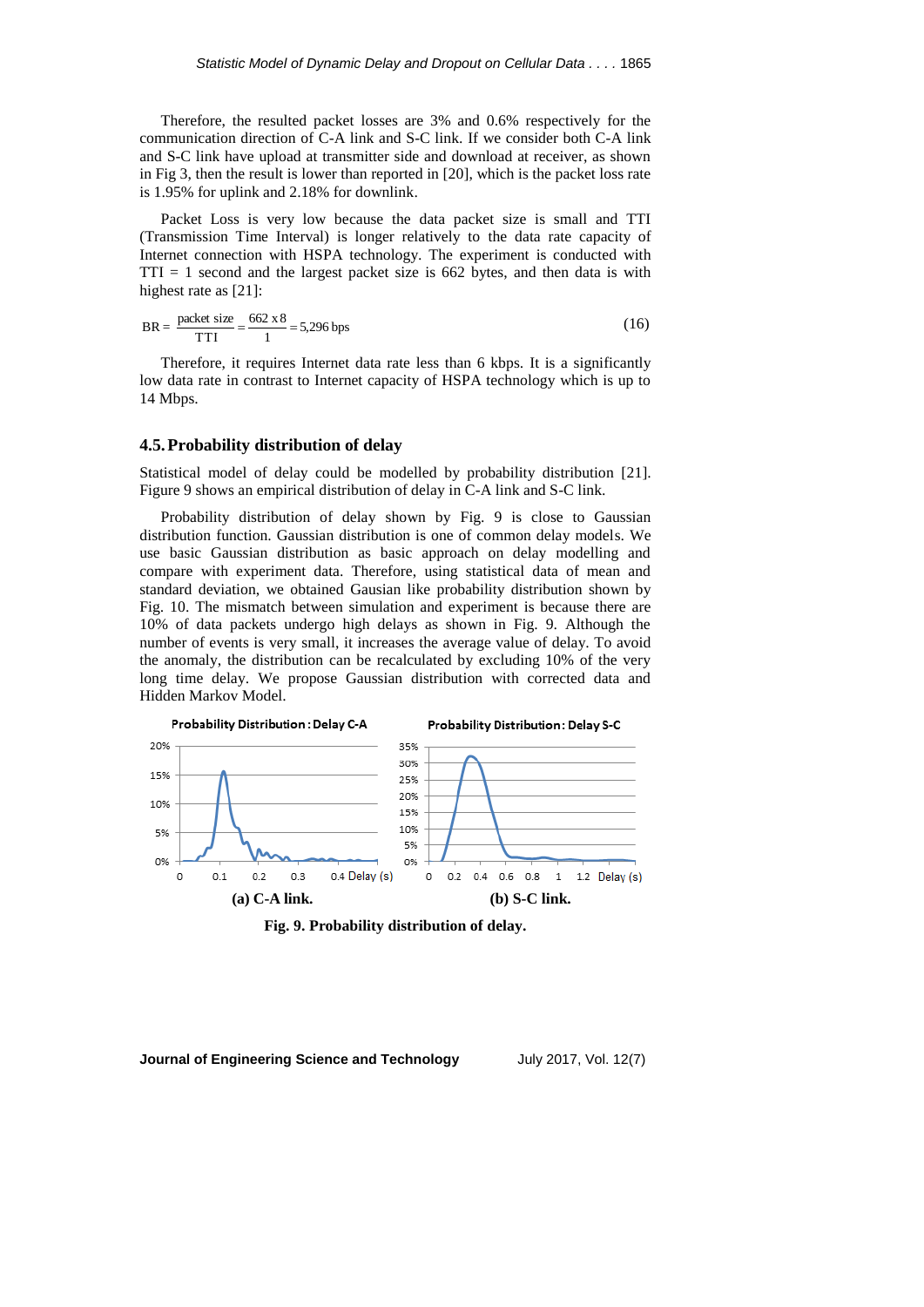

**Fig. 10. Gaussian distribution of delay.**

### **4.6. Corrected Gaussian distribution**

If we assume a small amount of event with very long time delay that rarely appear and can be ignored, it will obtain better results. As shown in Table 2, for the direction of C-A link, in the case of which the delay greater than 0.2 seconds is ignored, then average of delay is shifted from 0.132 seconds to 0.11 seconds. Similarly, for the S-C link, the average of delay is changed from 0.36 seconds to 0.33 seconds. The distribution using average and standard deviation can be shown in Fig. 11.

**Table 2. Time delay statistical data.**

|                           | <b>C-A Link Delay (s)</b> |                 | <b>S-C Link Delay (s)</b> |                 |
|---------------------------|---------------------------|-----------------|---------------------------|-----------------|
|                           | 100% data                 | <b>90% data</b> | $100\%$ data              | <b>90% data</b> |
| Mean                      | 0.132                     | 0.115           | 0.360                     | 0.331           |
| Min                       | 0.041                     | 0.040           | 0.123                     | 0.123           |
| Max                       | 0.739                     | 0.200           | 1.661                     | 1.027           |
| <b>Standard Deviation</b> | 0.069                     | 0.030           | 0.219                     | 0.141           |



**Fig. 11. Corrected Gaussian distribution of delay.**

Using such modification, Correlation value and RMSE (Root Mean Square Error) between the experimental data distribution and modified data distribution are shown in Table 3.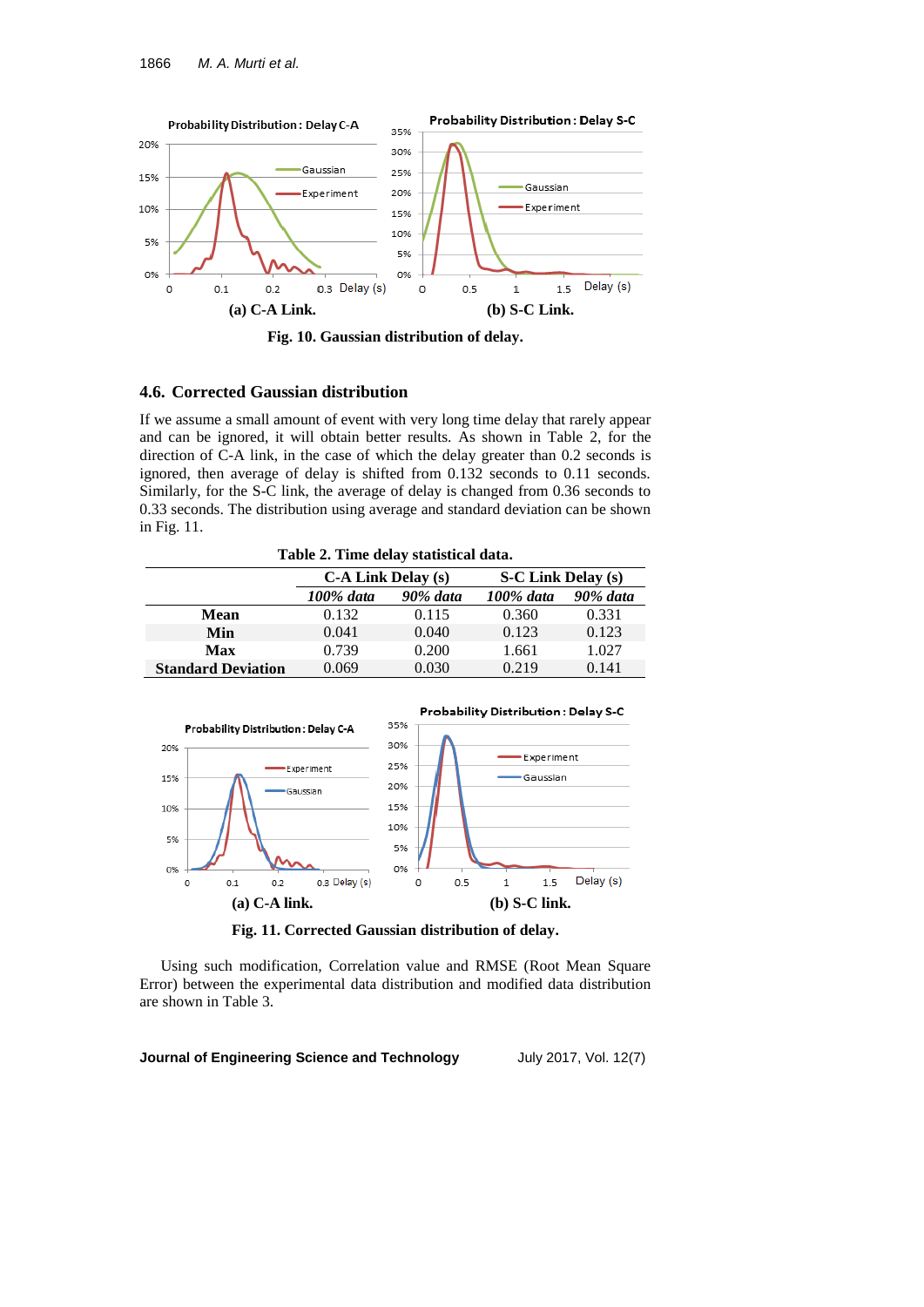As shown in Table 3, the modified Gaussian distribution models with 90% data packet has a correlation of 0.937 and 0.969 for the direction of C-A link and S-C link respectively, while the RMSE values are 0.020 and 0.023 for the direction of C-A link and S-C link. It shows that removing a small portion of data packet can represent a substantial delay distribution that occurred in the experiment.

#### **4.7.Hidden Markov Model (HMM)**

The Markov model is a finite state model that describes the probability distribution by a sequence of possibility. Figure 12 shows a Markov chain with two states,  $S_I$  and  $S_2$ . The probability of state changes from state *j* to state *i* is  $p_{ji}$ , where  $p_{ji}$  < 0 and  $\sum_i p_{ji} = 1$ .



**Fig. 12. Markov chain 2 states.**

Sequential delay incident in Fig. 7 is a sequence of observations  $O_{seq}$  with n data. *Oseq* is assumed as a hidden sequence of *Sseq*, corresponding to the following equation [19]:

$$
O_{seq} = O_{(1)}, O_{(2)}, ..., O_{(k-1)}, O_{(k)}, O_{(k+1)}, ..., O_{(n)}
$$
\n
$$
S_{seq} = S_{(1)}, S_{(2)}, ..., S_{(k-1)}, S_{(k)}, S_{(k+1)}, ..., S_{(n)}
$$
\n(17)

where  $O_{(k)}$  and  $S_{(k)}$  are delay observation and corresponding state at sample time *k*. State  $S_1$  represents condition with short delay, and  $S_2$  represents condition with long delay, therefore the discrete state set is  $S_{(k)} \in S = \{S_1, S_2\}$  with discrete observation set is  $O_{(k)} \in O = \{O_1, O_2, ..., O_n\}$ . Let's use mean values on Table 2 as threshold between short delay and long delay for each communication link. Furthermore, the sequence of observations  $O_{seq}$  in Fig. 7 has sequence of states *Sseq* as shown in Fig. 13 for C-A link and S-C link.

Using maximum likelihood estimation of the transition with data sequence *Oseq* and *Sseq*, the transition matrices for C-A link and S-C link are:

|                                                                     | $P_{SC} = \begin{bmatrix} 0.432 & 0.568 \\ 0.496 & 0.504 \end{bmatrix}$ |  |
|---------------------------------------------------------------------|-------------------------------------------------------------------------|--|
| $P_{CA} = \begin{bmatrix} 0.67 & 0.33 \\ 0.66 & 0.34 \end{bmatrix}$ |                                                                         |  |
|                                                                     |                                                                         |  |

Transition matrix along with emission matrix can estimate the next state with specific delay. Then let's generate a number of delays by Hidden Markov Model and investigate the probability distribution of generated delay as shown in Fig. 14.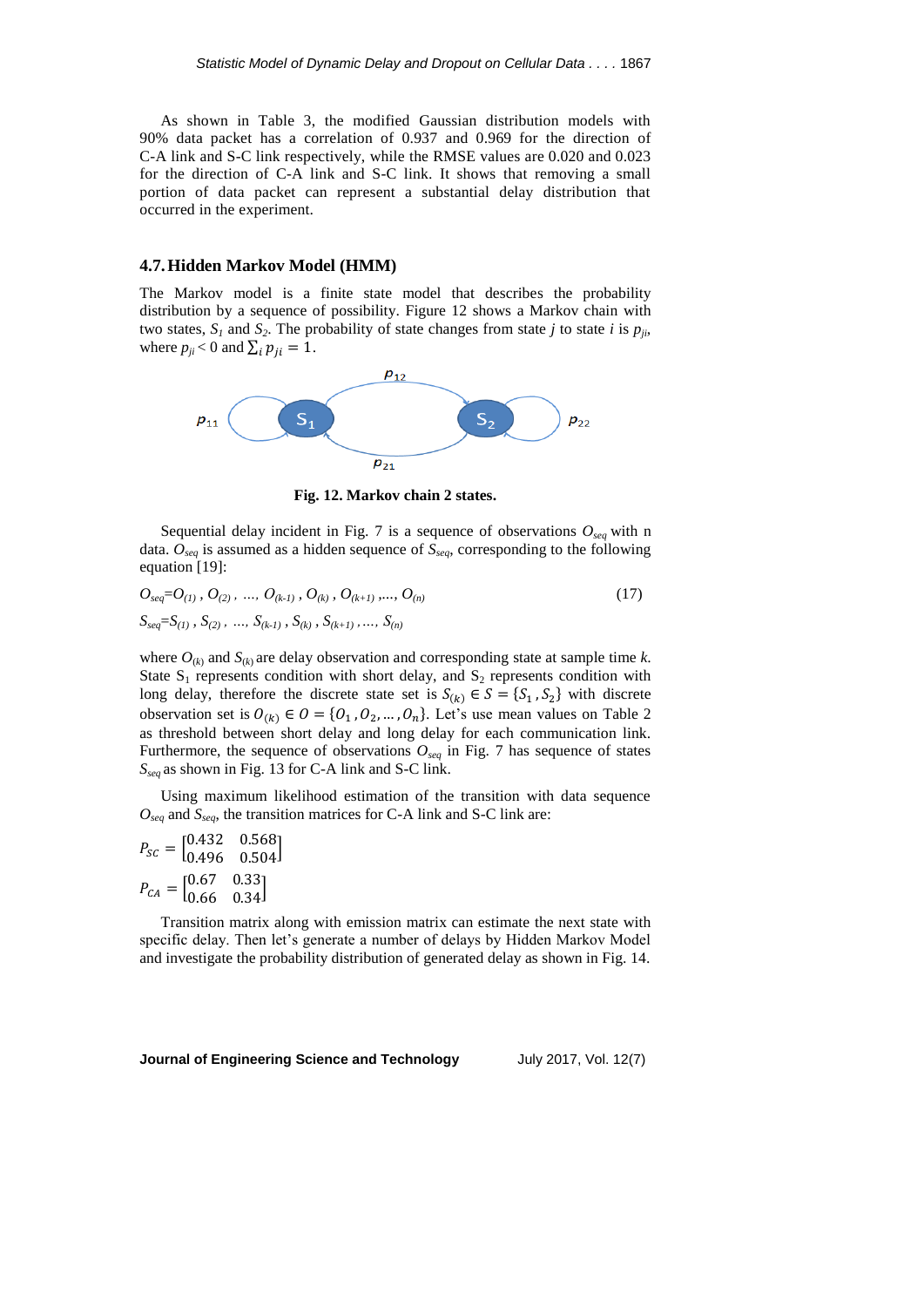

**(a) C-A link.**



**(b) S-C link.**

**Fig. 13. Sequence of states** *Sseq***.**





As shown in Fig. 14 and Table 3, probability distribution of HMM has better correlation compared with Gaussian distribution model, they are 0.988 for C-A link and 0.995 S-C link. Furthermore, HMM also has better RMSE with 0.0199 for C-A link and 0.023 for S-C link.

|                           | <b>C-A Link</b>    |                    | <b>S-C Link</b>    |             |
|---------------------------|--------------------|--------------------|--------------------|-------------|
|                           | <b>Correlation</b> | <i><b>RMSE</b></i> | <b>Correlation</b> | <b>RMSE</b> |
| Gaussian                  | 0.730              | 0.0334             | 0.867              | 0.0535      |
| <b>Corrected Gaussian</b> | 0.939              | 0.0199             | 0.969              | 0.0230      |
| <b>HMM</b>                | 0.988              | 0.0056             | 0.995              | 0,0096      |

**Table 3. Correlation and RMSE of distribution models.**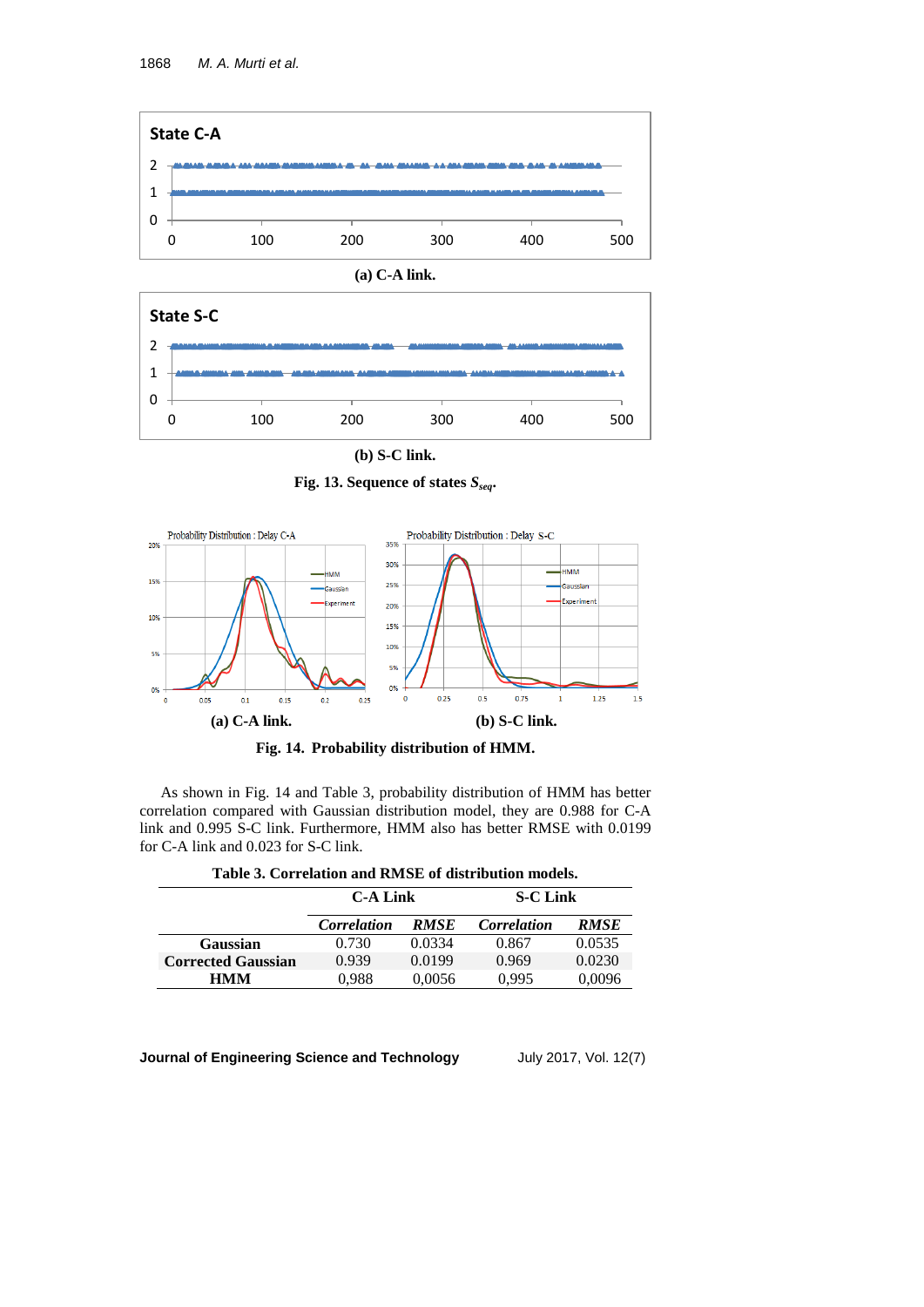#### **5. Conclusions**

An investigation has been performed to obtain the statistical model of delay and dropout on NCS with HSPA technology. This paper has discussed a model of plant with a data communication network for both directions C-A link and S-C link in the form of state space equations. In addition, an experiment has been carried out to obtain an ARX model of plant in discrete transfer function. Dropouts occur with 3% of packet loss rate resulting from NCS experiment conducted with data packet size of 600 Bytes and TTI of 1 second. It also has been shown that Gaussian distribution model can be used to represent delay probability distribution with correlation of 0.93 and RMSE of 0.02. These results were obtained when a small amount of data packet delay with high values is excluded from the calculation. Hidden Markov Models with two states for low and high delay may be used to estimate the delay. Probability distribution of delay by the HMM delay estimator has correlation of 0.988 and 0.995, while RMSE values are 0.0056 and 0.0096 respectively for the C-A link and S-C link.

Actually the Gaussian delay model and the Hidden Markov delay model did not considered dropout since the experiment shows there were very low of packet loss rate. threfore, the delay models are only suitable for system with low packet loss. It is an important for future work to find a model of delay and dropout on both communication directions simultaneously as interactive model. This model will be suitable for higher packet loss.

#### **References**

- 1. Murti, M.A.; Tjokronegoro, H.A.; Leksono, E.; and Wiseto, A. (2013). Multi-delay multi-dropout model of M2M data network for networked control system. *Proceedings of the 19th Asia Pacific Conference on Communications.* Bali, Indonesia, 509-513.
- 2. Luo, R.C.; Su, K.L.; Shen, S.H.; and Tsai, K.H. (2003). Networked intelligent robots through the Internet: issues and opportunities. *Journal: Proceedings of the IEEE*, 91(3), 371-382.
- 3. Ericsson. (2007). Basic concepts of HSPA*. White paper 284 23-3087 Uen Rev A*. Ericsson. 1-20.
- 4. Bari, S.G.; Jadhav, K.P.; and Jagtap, V.P. (2013). High speed packet access. *International Journal of Engineering Trends and Technology*, 4(8), 3422-3428.
- 5. Chamaken, A.; and Litz, L. (2010). Joint design of control and communication in wireless networked control systems: a case study. *Proceedings of the 2010 American Control Conference*. Baltimore, USA, 1835-1840.
- 6. Li, Q.; Bugong, X.; and Shanbin, L. (2011). Modeling and analysis of networked control system with random time delays and packet droputs., *Proceeding of the 30th Chinese Control Conference.* Yantai, China, 4527-4532.
- 7. Amelian, S.; Koofigar, H.R.; Vahdati, A.; and Vahdati, M. (2014). Digital optimal control of multi-stand rolling mills with measurement and input delays. *Journal of Engineering Science and Technology* (*JESTEC*), 9(2), 261-272.
- 8. Simon, S.; Gorgies, D.; Izak, M.; and Liu, S. (2010). Periodic observer design for networked embedded control systems. *Proceedings of the 2010 American Control Conference*. Baltimore, USA, 4253-4258.